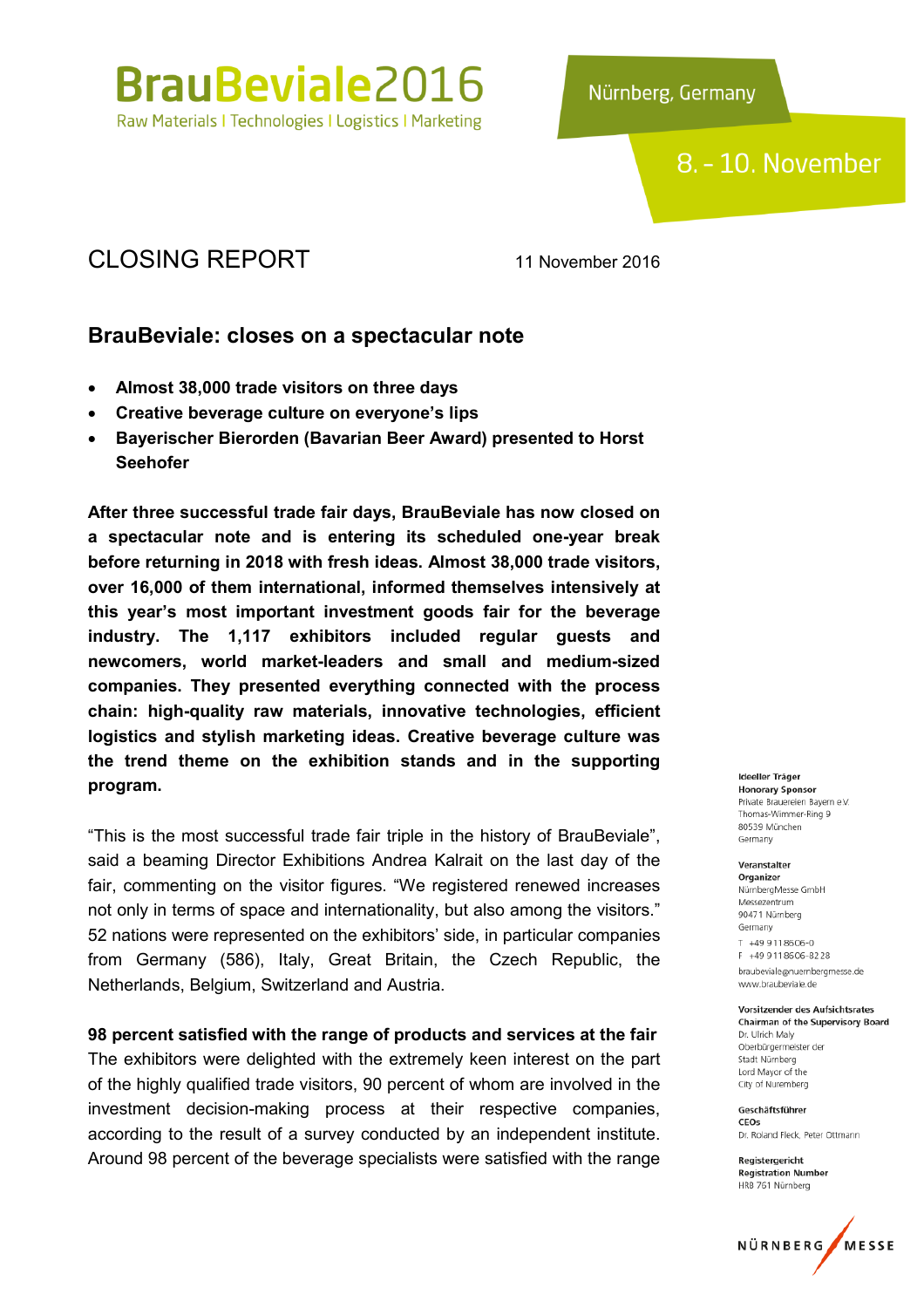## 8. - 10. November

at the fair. For 91 percent it is already certain that they will be visiting the next BrauBeviale again. The trade visitors from abroad mainly came from Italy, the Czech Republic, Austria, Switzerland, the Netherlands, Belgium, Russia, Poland and Great Britain.

#### Support program given top marks

The trade visitors gave top marks to the supporting program. There was immediate success for the first EXPORT FORUM German Beer, which was already held the day before the fair, as there was for the MicroBrew Symposium. The Forum BrauBeviale with issues taken directly from the sector for the sector, PET@BrauBeviale with important impulses in the beverage packaging sector and, not least the "Creative beverage culture" trend theme, met with great interest among the visitors. In this connection, among others retailers, restaurateurs/caterers and also producers attended the tasting sessions conducted by renowned beer sommeliers and spirits tasters in the Craft Beer Corner. But non-alcoholic beverages also featured at the event: the water-tasting sessions conducted by trained water sommeliers also attracted large numbers of visitors. Exceptional beer specialties were also on offer and provided an experience away from the exhibition centre: in the atmospheric "Schanzenbräu & Friends" after-show party or the numerous restaurants and bars, which formed part of the "BierErlebnis Nürnberg" (Nuremberg Beer Experience).

### Bayerischer Bierorden 2016 (Bavarian Beer Award) presented to Horst Seehofer

Horst Seehofer, Minister President of the Free State of Bavaria, was presented with the Bavarian Beer Award within the framework of the official fair opening on Tuesday. In their laudatio, the Private Brauereien Bayern (Association of Private Bavarian Breweries), the organizer, wrote: "The Bavarian Minister President is actively committed to supporting the small and medium-sized brewers in relation to numerous issues in the Free State – as well as the German Purity Law as an element of lived consumer protection and also the protection of Bavarian beer in global trade." In her opening speech, Ilse Aigner, Bavarian State Minister for Economic Affairs, Media, Energy and Technology, pointed out that almost every second brewery in Germany is located in Bavaria, in Upper Franconia we even have the highest concentration of breweries in the world. We are and

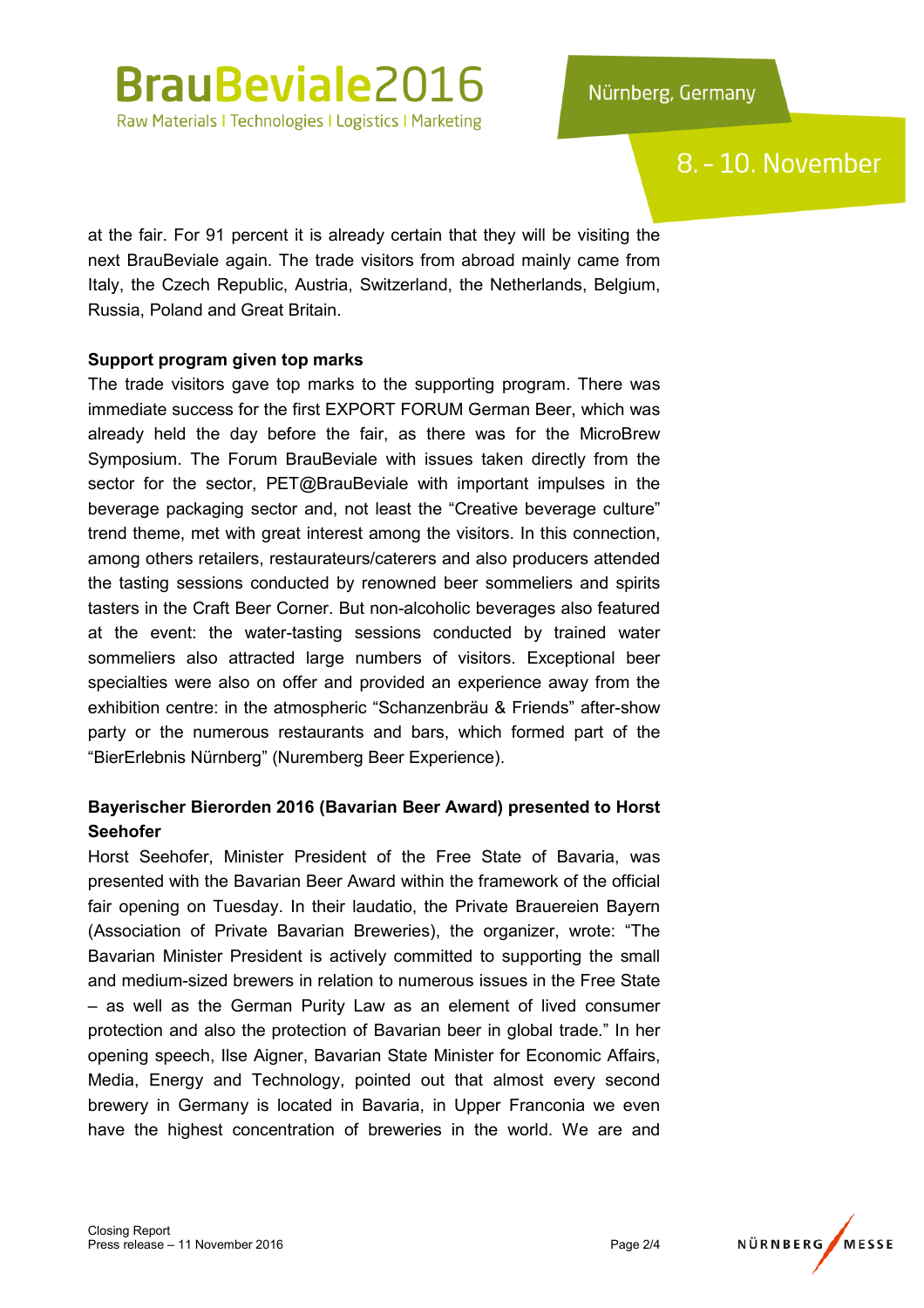# **BrauBeviale2016**

Raw Materials I Technologies I Logistics I Marketing

## 8. - 10. November

remain the country of family-run breweries. That guarantees not only quality but also makes a decisive contribution to the regional value-added chain."

### European Beer Star 2016: Consumers' Favourite

Already in the run-up to the fair, over 120 experts assessed the 2,103 beers from all continents submitted in 57 categories for Europe's largest beer competition. The world's best beers, awarded gold medals, were tested by several thousand trade visitors on the first day of the fair, who then voted for their Consumers' Favourite 2016: gold went to the Belgian-style Witbier from brewery MC77-Birrificio Artigianale (Italy). The silver medal went to Long Sun Brewing (Taiwan) for their amber-coloured wheat beer. The trade fair visitors' selection for third place was the dark wheat bock produced by Kronenbrauerei Alfred Schimpf (Germany).

The list containing all the winners of the European Beer Star 2016 along with the contact data for the breweries, photos and graphics are available on: www.european-beer-star.de

#### Make a note of the dates!

While BrauBeviale, Nuremberg, will be taking its scheduled break next year, three Beviale Family events abroad will be held on the following dates:

- Beviale Moscow, 28 February 2 March 2017, Moscow
- CRAFT BEER CHINA, 17 19 May 2017, Shanghai
- CRAFT BEER ITALY, 22 23 November 2017, Milan

BrauBeviale in Nuremberg will open again from 2018:

- 2018: 13 to 15 November
- 2019: 12 to 14 November
- 2020: 10 to 12 November